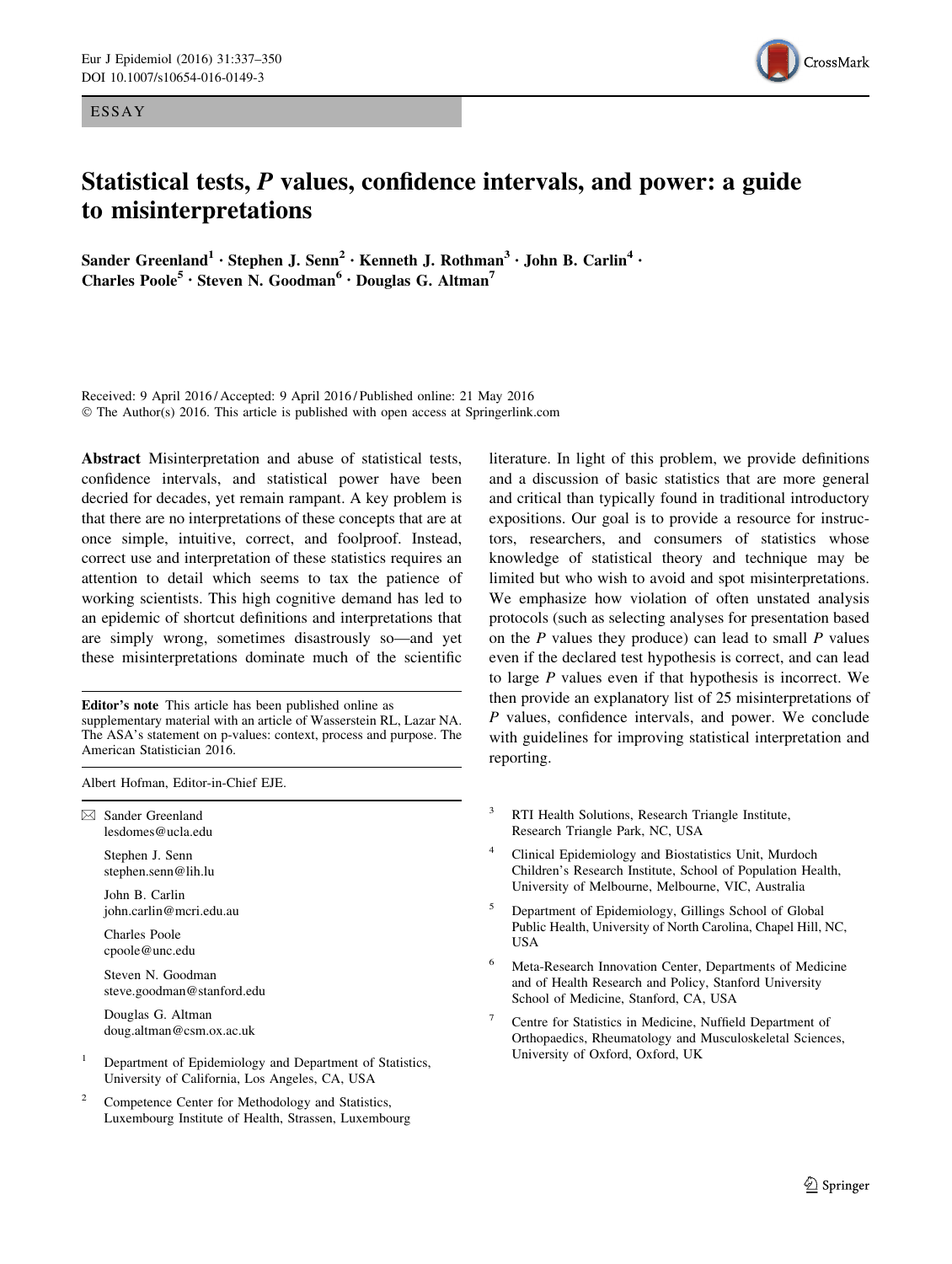Keywords Confidence intervals · Hypothesis testing · Null testing  $\cdot$  P value  $\cdot$  Power  $\cdot$  Significance tests  $\cdot$  Statistical testing

### Introduction

Misinterpretation and abuse of statistical tests has been decried for decades, yet remains so rampant that some scientific journals discourage use of ''statistical significance'' (classifying results as ''significant'' or not based on a  $P$  value) [[1\]](#page-11-0). One journal now bans all statistical tests and mathematically related procedures such as confidence intervals [[2](#page-11-0)], which has led to considerable discussion and debate about the merits of such bans [\[3](#page-11-0), [4](#page-11-0)].

Despite such bans, we expect that the statistical methods at issue will be with us for many years to come. We thus think it imperative that basic teaching as well as general understanding of these methods be improved. Toward that end, we attempt to explain the meaning of significance tests, confidence intervals, and statistical power in a more general and critical way than is traditionally done, and then review 25 common misconceptions in light of our explanations. We also discuss a few more subtle but nonetheless pervasive problems, explaining why it is important to examine and synthesize all results relating to a scientific question, rather than focus on individual findings. We further explain why statistical tests should never constitute the sole input to inferences or decisions about associations or effects. Among the many reasons are that, in most scientific settings, the arbitrary classification of results into "significant" and "non-significant" is unnecessary for and often damaging to valid interpretation of data; and that estimation of the size of effects and the uncertainty surrounding our estimates will be far more important for scientific inference and sound judgment than any such classification.

More detailed discussion of the general issues can be found in many articles, chapters, and books on statistical methods and their interpretation [[5–20\]](#page-11-0). Specific issues are covered at length in these sources and in the many peer-reviewed articles that critique common misinterpretations of null-hypothesis testing and ''statistical significance'' [\[1,](#page-11-0) [12](#page-11-0), [21](#page-11-0)[–74](#page-12-0)].

# Statistical tests, P values, and confidence intervals: a caustic primer

## Statistical models, hypotheses, and tests

Every method of statistical inference depends on a complex web of assumptions about how data were collected and

analyzed, and how the analysis results were selected for presentation. The full set of assumptions is embodied in a statistical model that underpins the method. This model is a mathematical representation of data variability, and thus ideally would capture accurately all sources of such variability. Many problems arise however because this statistical model often incorporates unrealistic or at best unjustified assumptions. This is true even for so-called "non-parametric" methods, which (like other methods) depend on assumptions of random sampling or randomization. These assumptions are often deceptively simple to write down mathematically, yet in practice are difficult to satisfy and verify, as they may depend on successful completion of a long sequence of actions (such as identifying, contacting, obtaining consent from, obtaining cooperation of, and following up subjects, as well as adherence to study protocols for treatment allocation, masking, and data analysis).

There is also a serious problem of defining the scope of a model, in that it should allow not only for a good representation of the observed data but also of hypothetical alternative data that might have been observed. The reference frame for data that ''might have been observed'' is often unclear, for example if multiple outcome measures or multiple predictive factors have been measured, and many decisions surrounding analysis choices have been made after the data were collected—as is invariably the case [\[33](#page-11-0)].

The difficulty of understanding and assessing underlying assumptions is exacerbated by the fact that the statistical model is usually presented in a highly compressed and abstract form—if presented at all. As a result, many assumptions go unremarked and are often unrecognized by users as well as consumers of statistics. Nonetheless, all statistical methods and interpretations are premised on the model assumptions; that is, on an assumption that the model provides a valid representation of the variation we would expect to see across data sets, faithfully reflecting the circumstances surrounding the study and phenomena occurring within it.

In most applications of statistical testing, one assumption in the model is a hypothesis that a particular effect has a specific size, and has been targeted for statistical analysis. (For simplicity, we use the word ''effect'' when ''association or effect'' would arguably be better in allowing for noncausal studies such as most surveys.) This targeted assumption is called the study hypothesis or test hypothesis, and the statistical methods used to evaluate it are called statistical hypothesis tests. Most often, the targeted effect size is a "null" value representing *zero* effect (e.g., that the study treatment makes no difference in average outcome), in which case the test hypothesis is called the null hypothesis. Nonetheless, it is also possible to test other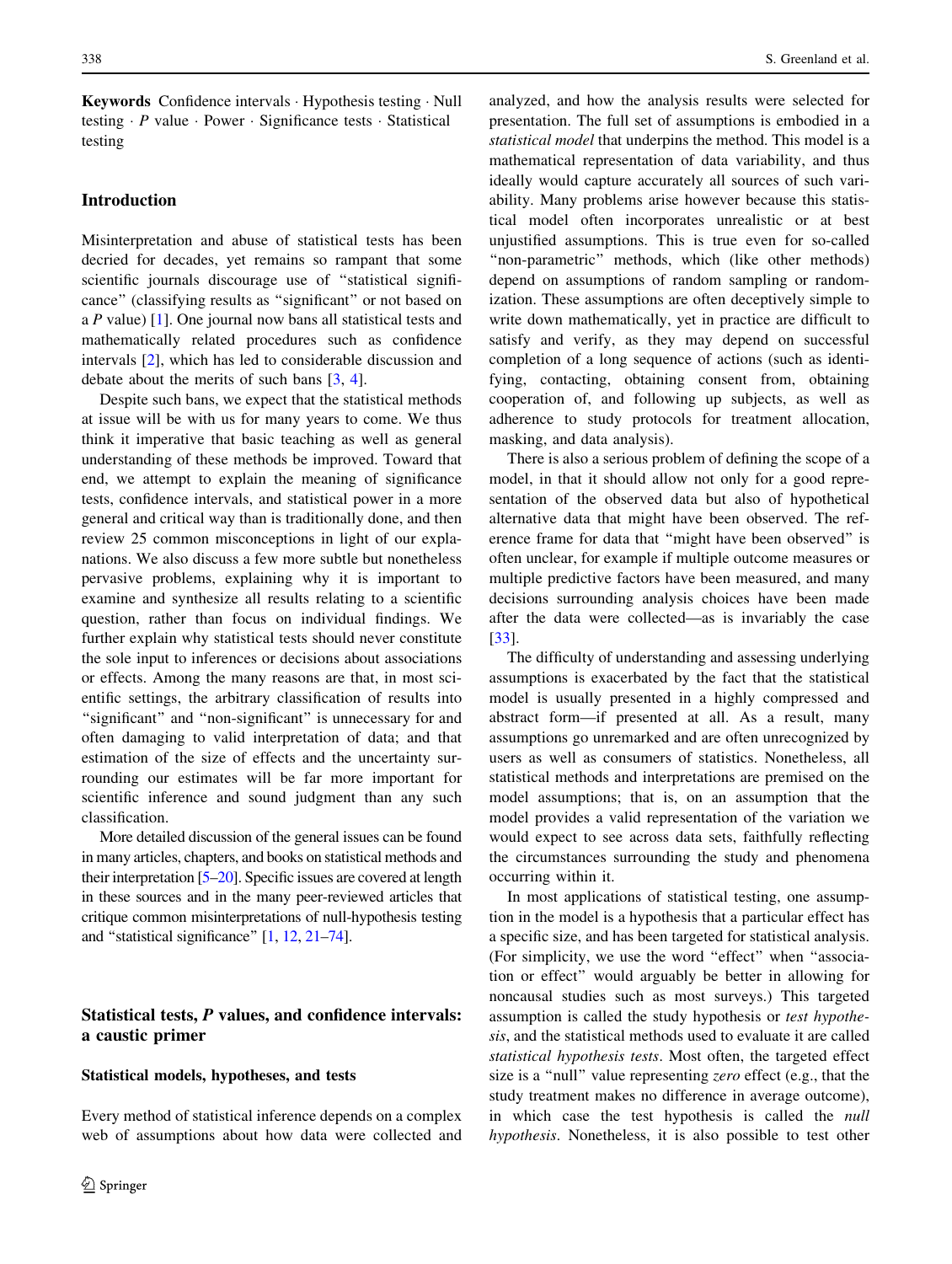effect sizes. We may also test hypotheses that the effect does or does not fall within a specific range; for example, we may test the hypothesis that the effect is no greater than a particular amount, in which case the hypothesis is said to be a one-sided or dividing hypothesis [[7](#page-11-0), [8\]](#page-11-0).

Much statistical teaching and practice has developed a strong (and unhealthy) focus on the idea that the main aim of a study should be to test null hypotheses. In fact most descriptions of statistical testing focus only on testing null hypotheses, and the entire topic has been called ''Null Hypothesis Significance Testing'' (NHST). This exclusive focus on null hypotheses contributes to misunderstanding of tests. Adding to the misunderstanding is that many authors (including R.A. Fisher) use ''null hypothesis'' to refer to any test hypothesis, even though this usage is at odds with other authors and with ordinary English definitions of ''null''—as are statistical usages of ''significance'' and ''confidence.''

#### Uncertainty, probability, and statistical significance

A more refined goal of statistical analysis is to provide an evaluation of certainty or uncertainty regarding the size of an effect. It is natural to express such certainty in terms of "probabilities" of hypotheses. In conventional statistical methods, however, ''probability'' refers not to hypotheses, but to quantities that are hypothetical frequencies of data patterns under an assumed statistical model. These methods are thus called frequentist methods, and the hypothetical frequencies they predict are called ''frequency probabilities.'' Despite considerable training to the contrary, many statistically educated scientists revert to the habit of misinterpreting these frequency probabilities as hypothesis probabilities. (Even more confusingly, the term ''likelihood of a parameter value'' is reserved by statisticians to refer to the probability of the observed data given the parameter value; it does not refer to a probability of the parameter taking on the given value.)

Nowhere are these problems more rampant than in applications of a hypothetical frequency called the P value, also known as the ''observed significance level'' for the test hypothesis. Statistical ''significance tests'' based on this concept have been a central part of statistical analyses for centuries [\[75](#page-12-0)]. The focus of traditional definitions of P values and statistical significance has been on null hypotheses, treating all other assumptions used to compute the  $P$  value as if they were known to be correct. Recognizing that these other assumptions are often questionable if not unwarranted, we will adopt a more general view of the  $P$  value as a statistical summary of the compatibility between the observed data and what we would predict or expect to see if we knew the entire statistical model (all the assumptions used to compute the P value) were correct.

Specifically, the distance between the data and the model prediction is measured using a test statistic (such as a t-statistic or a Chi squared statistic). The P value is then the probability that the chosen test statistic would have been at least as large as its observed value if every model assumption were correct, including the test hypothesis. This definition embodies a crucial point lost in traditional definitions: In logical terms, the  $P$  value tests all the assumptions about how the data were generated (the entire model), not just the targeted hypothesis it is supposed to test (such as a null hypothesis). Furthermore, these assumptions include far more than what are traditionally presented as modeling or probability assumptions—they include assumptions about the conduct of the analysis, for example that intermediate analysis results were not used to determine which analyses would be presented.

It is true that the smaller the  $P$  value, the more unusual the data would be if every single assumption were correct; but a very small P value does not tell us which assumption is incorrect. For example, the  $P$  value may be very small because the targeted hypothesis is false; but it may instead (or in addition) be very small because the study protocols were violated, or because it was selected for presentation based on its small size. Conversely, a large P value indicates only that the data are not unusual under the model, but does not imply that the model or any aspect of it (such as the targeted hypothesis) is correct; it may instead (or in addition) be large because (again) the study protocols were violated, or because it was selected for presentation based on its large size.

The general definition of a  $P$  value may help one to understand why statistical tests tell us much less than what many think they do: Not only does a  $P$  value not tell us whether the hypothesis targeted for testing is true or not; it says nothing specifically related to that hypothesis unless we can be completely assured that every other assumption used for its computation is correct—an assurance that is lacking in far too many studies.

Nonetheless, the P value can be viewed as a continuous measure of the compatibility between the data and the entire model used to compute it, ranging from 0 for complete incompatibility to 1 for perfect compatibility, and in this sense may be viewed as measuring the fit of the model to the data. Too often, however, the  $P$  value is degraded into a dichotomy in which results are declared ''statistically significant" if  $P$  falls on or below a cut-off (usually 0.05) and declared ''nonsignificant'' otherwise. The terms ''significance level" and "alpha level"  $(\alpha)$  are often used to refer to the cut-off; however, the term ''significance level'' invites confusion of the cut-off with the P value itself. Their difference is profound: the cut-off value  $\alpha$  is supposed to be fixed in advance and is thus part of the study design, unchanged in light of the data. In contrast, the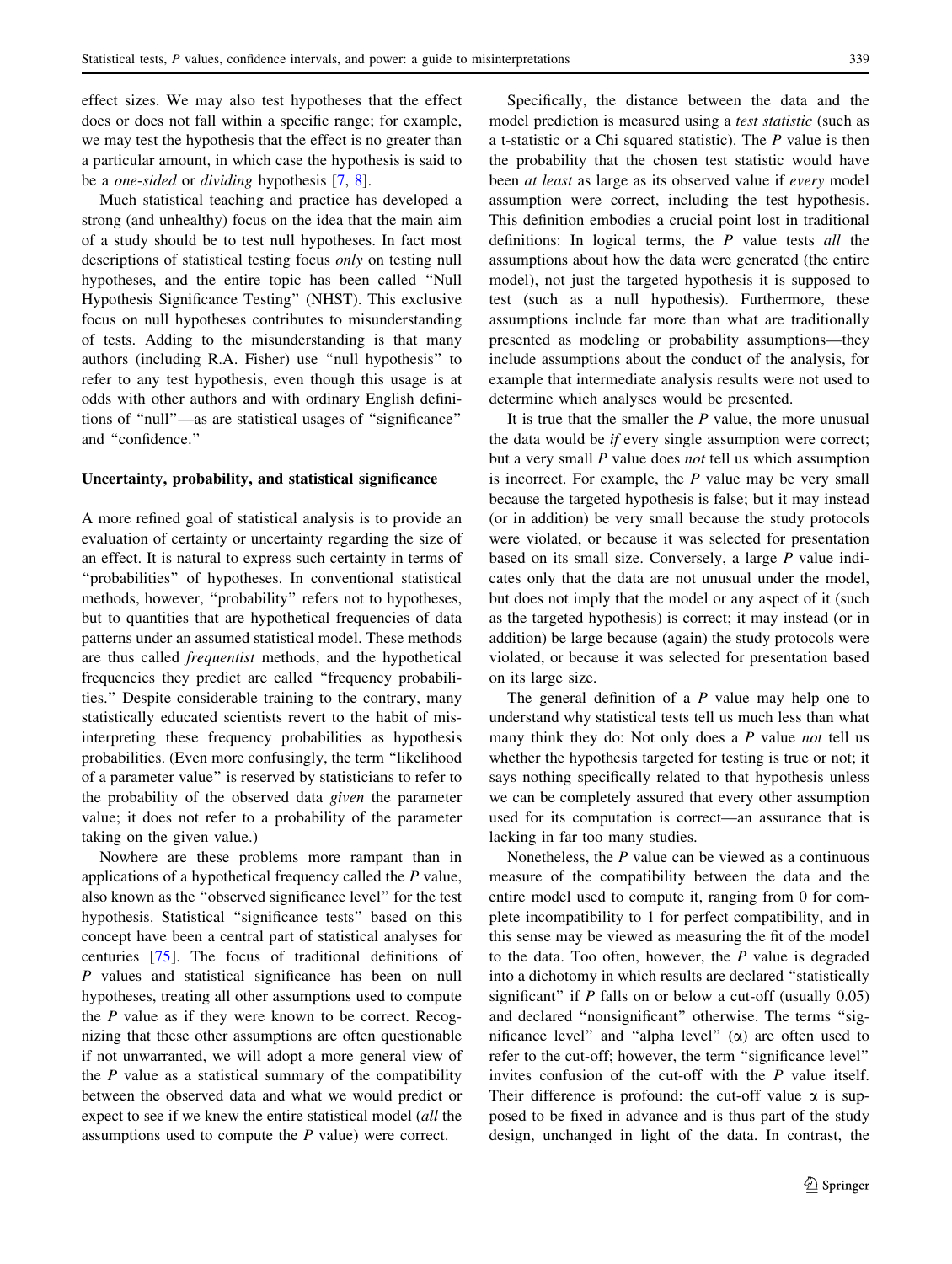P value is a number computed from the data and thus an analysis result, unknown until it is computed.

#### Moving from tests to estimates

We can vary the test hypothesis while leaving other assumptions unchanged, to see how the  $P$  value differs across competing test hypotheses. Usually, these test hypotheses specify different sizes for a targeted effect; for example, we may test the hypothesis that the average difference between two treatment groups is zero (the null hypothesis), or that it is 20 or  $-10$  or any size of interest. The effect size whose test produced  $P = 1$  is the size most compatible with the data (in the sense of predicting what was in fact observed) if all the other assumptions used in the test (the statistical model) were correct, and provides a point estimate of the effect under those assumptions. The effect sizes whose test produced  $P > 0.05$  will typically define a range of sizes (e.g., from 11.0 to 19.5) that would be considered more compatible with the data (in the sense of the observations being closer to what the model predicted) than sizes outside the range—again, *if* the statistical model were correct. This range corresponds to a  $1 - 0.05 = 0.95$  or 95 % confidence interval, and provides a convenient way of summarizing the results of hypothesis tests for many effect sizes. Confidence intervals are examples of interval estimates.

Neyman [[76\]](#page-12-0) proposed the construction of confidence intervals in this way because they have the following property: If one calculates, say, 95 % confidence intervals repeatedly in valid applications, 95 % of them, on average, will contain (i.e., include or cover) the true effect size. Hence, the specified confidence level is called the coverage probability. As Neyman stressed repeatedly, this coverage probability is a property of a long sequence of confidence intervals computed from valid models, rather than a property of any single confidence interval.

Many journals now require confidence intervals, but most textbooks and studies discuss P values only for the null hypothesis of no effect. This exclusive focus on null hypotheses in testing not only contributes to misunderstanding of tests and underappreciation of estimation, but also obscures the close relationship between P values and confidence intervals, as well as the weaknesses they share.

# What P values, confidence intervals, and power calculations don't tell us

Much distortion arises from basic misunderstanding of what  $P$  values and their relatives (such as confidence intervals) do not tell us. Therefore, based on the articles in our reference list, we review prevalent P value

misinterpretations as a way of moving toward defensible interpretations and presentations. We adopt the format of Goodman [[40\]](#page-11-0) in providing a list of misinterpretations that can be used to critically evaluate conclusions offered by research reports and reviews. Every one of the bolded statements in our list has contributed to statistical distortion of the scientific literature, and we add the emphatic ''No!'' to underscore statements that are not only fallacious but also not ''true enough for practical purposes.''

#### Common misinterpretations of single P values

- 1. The P value is the probability that the test hypothesis is true; for example, if a test of the null hypothesis gave  $P = 0.01$ , the null hypothesis has only a 1 % chance of being true; if instead it gave  $P = 0.40$ , the null hypothesis has a 40 % chance of being true. No! The  $P$  value assumes the test hypothesis is true—it is not a hypothesis probability and may be far from any reasonable probability for the test hypothesis. The P value simply indicates the degree to which the data conform to the pattern predicted by the test hypothesis and all the other assumptions used in the test (the underlying statistical model). Thus  $P = 0.01$  would indicate that the data are not very close to what the statistical model (including the test hypothesis) predicted they should be, while  $P = 0.40$ would indicate that the data are much closer to the model prediction, allowing for chance variation.
- 2. The  $P$  value for the null hypothesis is the probability that chance alone produced the observed association; for example, if the P value for the null hypothesis is 0.08, there is an 8 % probability that chance alone produced the association. No! This is a common variation of the first fallacy and it is just as false. To say that chance alone produced the observed association is logically equivalent to asserting that every assumption used to compute the  $P$  value is correct, including the null hypothesis. Thus to claim that the null  $P$  value is the probability that chance alone produced the observed association is completely backwards: The P value is a probability computed *assuming* chance was operating alone. The absurdity of the common backwards interpretation might be appreciated by pondering how the  $P$  value, which is a probability deduced from a set of assumptions (the statistical model), can possibly refer to the probability of those assumptions.

Note: One often sees "alone" dropped from this description (becoming "the  $P$  value for the null hypothesis is the probability that chance produced the observed association''), so that the statement is more ambiguous, but just as wrong.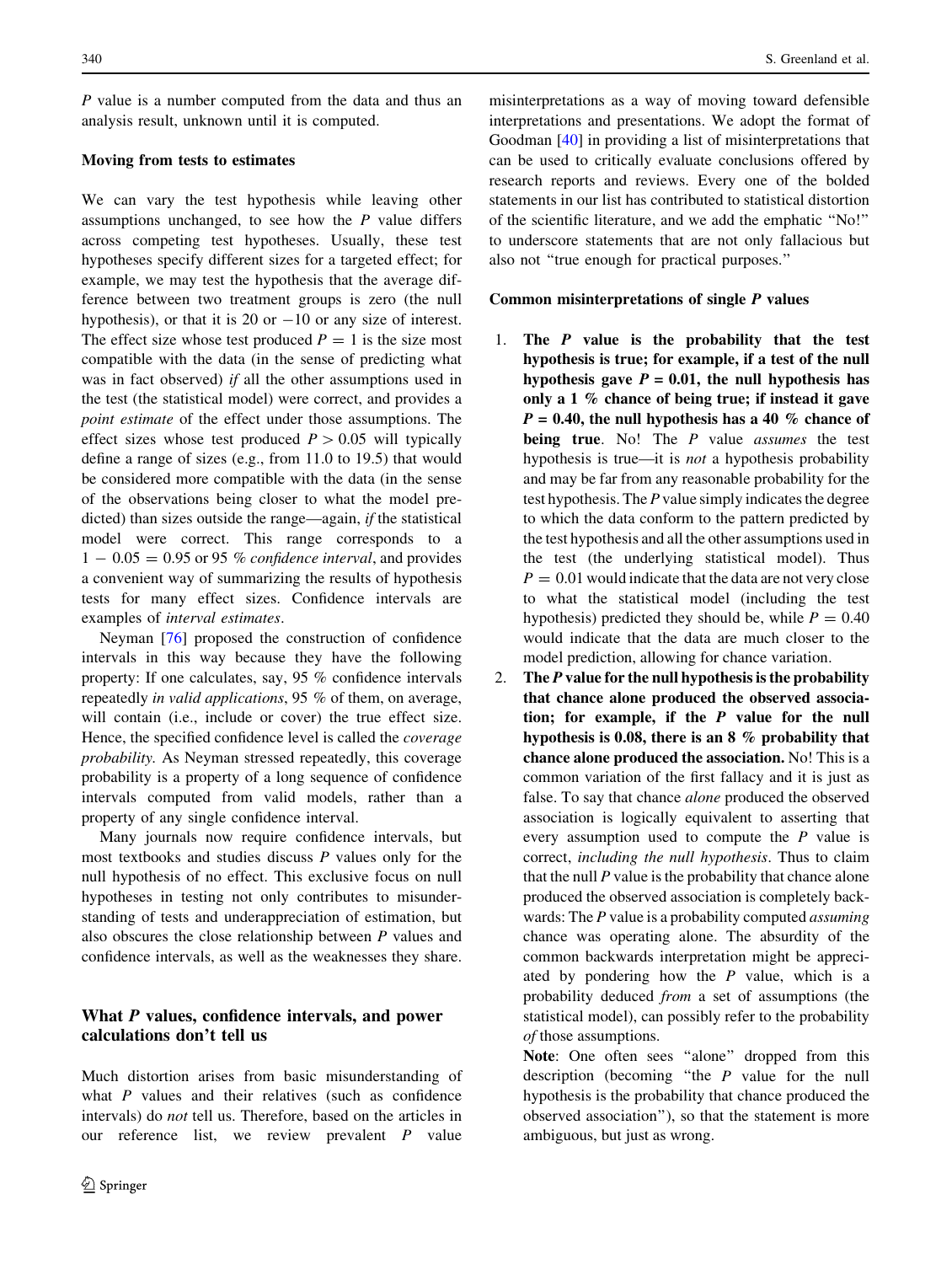- 3. A significant test result ( $P \le 0.05$ ) means that the test hypothesis is false or should be rejected. No! A will be many other hypotheses that are highly consistent with the data, so that a definitive conclusion of ''no association'' cannot be deduced from a
	- small P value simply flags the data as being unusual if all the assumptions used to compute it (including the test hypothesis) were correct; it may be small because there was a large random error or because some assumption other than the test hypothesis was violated (for example, the assumption that this P value was not selected for presentation because it was below 0.05).  $P \le 0.05$  only means that a discrepancy from the hypothesis prediction (e.g., no difference between treatment groups) would be as large *or larger than* that observed no more than 5 % of the time if only chance were creating the discrepancy (as opposed to a violation of the test hypothesis or a mistaken assumption).
- 4. A nonsignificant test result  $(P > 0.05)$  means that the test hypothesis is true or should be accepted. No! A large  $P$  value only suggests that the data are not unusual if all the assumptions used to compute the P value (including the test hypothesis) were correct. The same data would also not be unusual under many other hypotheses. Furthermore, even if the test hypothesis is wrong, the  $P$  value may be large because it was inflated by a large random error or because of some other erroneous assumption (for example, the assumption that this  $P$  value was not selected for presentation because it was above 0.05).  $P > 0.05$  only means that a discrepancy from the hypothesis prediction (e.g., no difference between treatment groups) would be as large or larger than that observed more than 5 % of the time if only chance were creating the discrepancy.
- 5. A large P value is evidence in favor of the test hypothesis. No! In fact, any P value less than 1 implies that the test hypothesis is not the hypothesis most compatible with the data, because any other hypothesis with a larger  $P$  value would be even more compatible with the data. A P value cannot be said to favor the test hypothesis except in relation to those hypotheses with smaller  $P$  values. Furthermore, a large  $P$  value often indicates only that the data are incapable of discriminating among many competing hypotheses (as would be seen immediately by examining the range of the confidence interval). For example, many authors will misinterpret  $P = 0.70$  from a test of the null hypothesis as evidence for no effect, when in fact it indicates that, even though the null hypothesis is compatible with the data under the assumptions used to compute the P value, it is not the hypothesis most compatible with the data—that honor would belong to a hypothesis with  $P = 1$ . But even if  $P = 1$ , there
- P value, no matter how large. 6. A null-hypothesis  $P$  value greater than 0.05 means that no effect was observed, or that absence of an effect was shown or demonstrated. No! Observing  $P > 0.05$  for the null hypothesis only means that the null is one among the many hypotheses that have  $P > 0.05$ . Thus, unless the point estimate (observed association) equals the null value exactly, it is a mistake to conclude from  $P > 0.05$  that a study found ''no association'' or ''no evidence'' of an effect. If the null  $P$  value is less than 1 some association must be present in the data, and one must look at the point estimate to determine the effect size most compatible with the data under the assumed model.
- 7. Statistical significance indicates a scientifically or substantively important relation has been detected. No! Especially when a study is large, very minor effects or small assumption violations can lead to statistically significant tests of the null hypothesis. Again, a small null  $P$  value simply flags the data as being unusual if all the assumptions used to compute it (including the null hypothesis) were correct; but the way the data are unusual might be of no clinical interest. One must look at the confidence interval to determine which effect sizes of scientific or other substantive (e.g., clinical) importance are relatively compatible with the data, given the model.
- 8. Lack of statistical significance indicates that the effect size is small. No! Especially when a study is small, even large effects may be ''drowned in noise'' and thus fail to be detected as statistically significant by a statistical test. A large null  $P$  value simply flags the data as not being unusual if all the assumptions used to compute it (including the test hypothesis) were correct; but the same data will also not be unusual under many other models and hypotheses besides the null. Again, one must look at the confidence interval to determine whether it includes effect sizes of importance.
- 9. The  $P$  value is the chance of our data occurring if the test hypothesis is true; for example,  $P = 0.05$ means that the observed association would occur only 5 % of the time under the test hypothesis. No! The P value refers not only to what we observed, but also observations more extreme than what we observed (where ''extremity'' is measured in a particular way). And again, the  $P$  value refers to a data frequency when all the assumptions used to compute it are correct. In addition to the test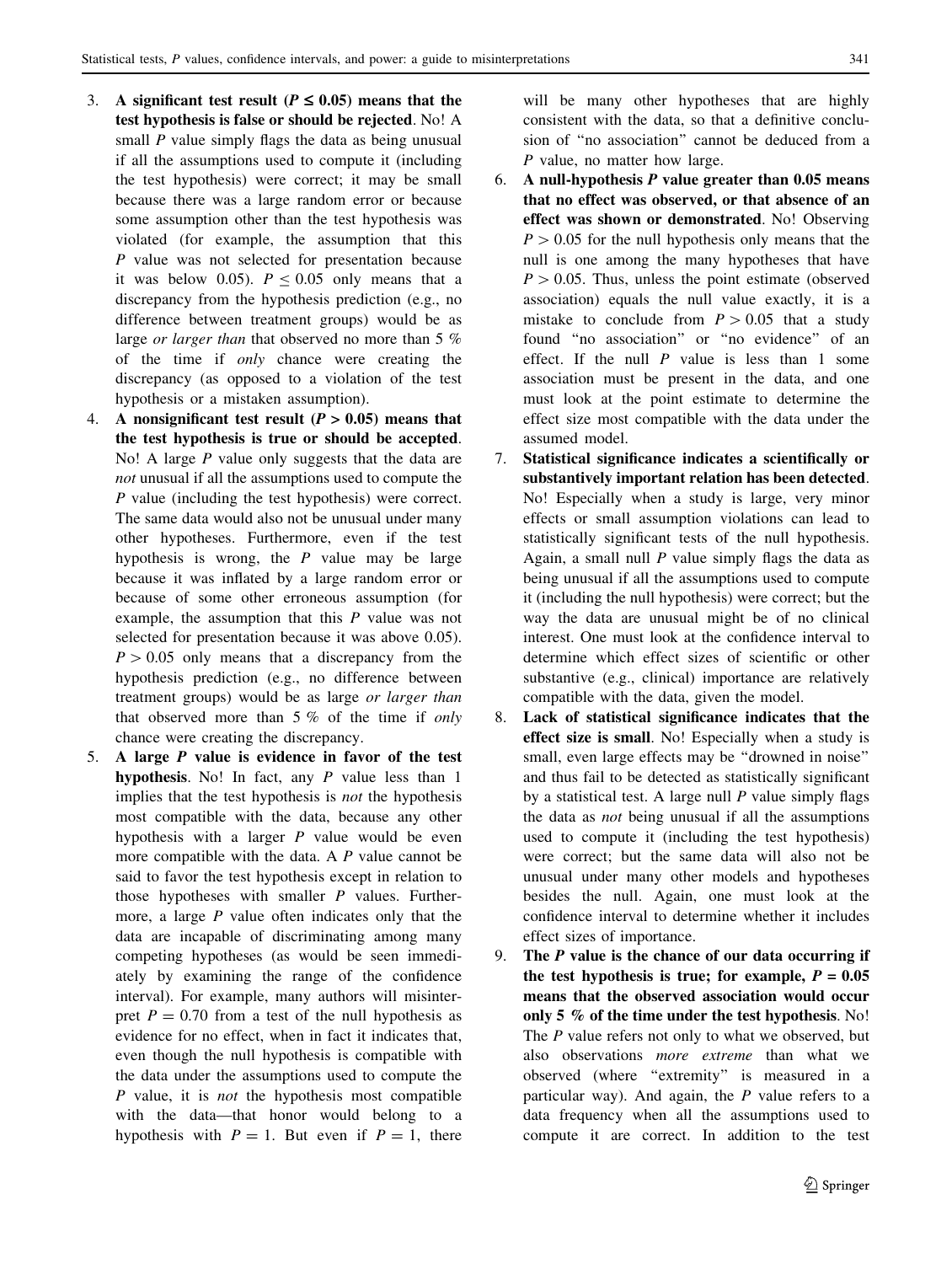hypothesis, these assumptions include randomness in sampling, treatment assignment, loss, and missingness, as well as an assumption that the P value was not selected for presentation based on its size or some other aspect of the results.

- 10. If you reject the test hypothesis because  $P \le 0.05$ , the chance you are in error (the chance your "significant finding" is a false positive) is  $5\%$ . No! To see why this description is false, suppose the test hypothesis is in fact true. Then, if you reject it, the chance you are in error is 100 %, not 5 %. The 5 % refers only to how often you would reject it, and therefore be in error, over very many uses of the test across different studies when the test hypothesis and all other assumptions used for the test are true. It does not refer to your single use of the test, which may have been thrown off by assumption violations as well as random errors. This is yet another version of misinterpretation #1.
- 11.  $P = 0.05$  and  $P \le 0.05$  mean the same thing. No! This is like saying reported height  $= 2 \text{ m}$  and reported height  $\leq 2$  m are the same thing: "height  $= 2$  m" would include few people and those people would be considered tall, whereas ''height  $\leq$ 2 m" would include most people including small children. Similarly,  $P = 0.05$  would be considered a borderline result in terms of statistical significance, whereas  $P \leq 0.05$  lumps borderline results together with results very incompatible with the model (e.g.,  $P = 0.0001$ ) thus rendering its meaning vague, for no good purpose.
- 12. P values are properly reported as inequalities (e.g., report  $P < 0.02$ " when  $P = 0.015$  or report " $P > 0.05$ " when  $P = 0.06$  or  $P = 0.70$ ). No! This is bad practice because it makes it difficult or impossible for the reader to accurately interpret the statistical result. Only when the  $P$  value is very small (e.g., under 0.001) does an inequality become justifiable: There is little practical difference among very small  $P$  values when the assumptions used to compute  $P$  values are not known with enough certainty to justify such precision, and most methods for computing  $P$  values are not numerically accurate below a certain point.
- 13. Statistical significance is a property of the phenomenon being studied, and thus statistical tests detect significance. No! This misinterpretation is promoted when researchers state that they have or have not found "evidence of" a statistically significant effect. The effect being tested either exists or does not exist. ''Statistical significance'' is a dichotomous description of a  $P$  value (that it is below the chosen cut-off) and thus is a property of a result of a statistical test; it is not a property of the effect or population being studied.

14. One should always use two-sided P values. No! Two-sided P values are designed to test hypotheses that the targeted effect measure equals a specific value (e.g., zero), and is neither above nor below this value. When, however, the test hypothesis of scientific or practical interest is a one-sided (dividing) hypothesis, a onesided P value is appropriate. For example, consider the practical question of whether a new drug is at least as good as the standard drug for increasing survival time. This question is one-sided, so testing this hypothesis calls for a one-sided P value. Nonetheless, because two-sided  $P$  values are the usual default, it will be important to note when and why a one-sided  $P$  value is being used instead.

There are other interpretations of  $P$  values that are controversial, in that whether a categorical ''No!'' is warranted depends on one's philosophy of statistics and the precise meaning given to the terms involved. The disputed claims deserve recognition if one wishes to avoid such controversy.

For example, it has been argued that  $P$  values overstate evidence against test hypotheses, based on directly comparing P values against certain quantities (likelihood ratios and Bayes factors) that play a central role as evidence measures in Bayesian analysis [\[37](#page-11-0), [72,](#page-12-0) [77–83](#page-12-0)]. Nonetheless, many other statisticians do not accept these quantities as gold standards, and instead point out that  $P$  values summarize crucial evidence needed to gauge the error rates of decisions based on statistical tests (even though they are far from sufficient for making those decisions). Thus, from this frequentist perspective, P values do not overstate evidence and may even be considered as measuring one aspect of evidence  $[7, 8, 84-87]$  $[7, 8, 84-87]$  $[7, 8, 84-87]$  $[7, 8, 84-87]$  $[7, 8, 84-87]$ , with  $1 - P$  measuring evidence against the model used to compute the P value. See also Murtaugh [\[88](#page-12-0)] and its accompanying discussion.

# Common misinterpretations of P value comparisons and predictions

Some of the most severe distortions of the scientific literature produced by statistical testing involve erroneous comparison and synthesis of results from different studies or study subgroups. Among the worst are:

15. When the same hypothesis is tested in different studies and none or a minority of the tests are statistically significant (all  $P > 0.05$ ), the overall evidence supports the hypothesis. No! This belief is often used to claim that a literature supports no effect when the opposite is case. It reflects a tendency of researchers to ''overestimate the power of most research'' [\[89](#page-12-0)]. In reality, every study could fail to reach statistical significance and yet when combined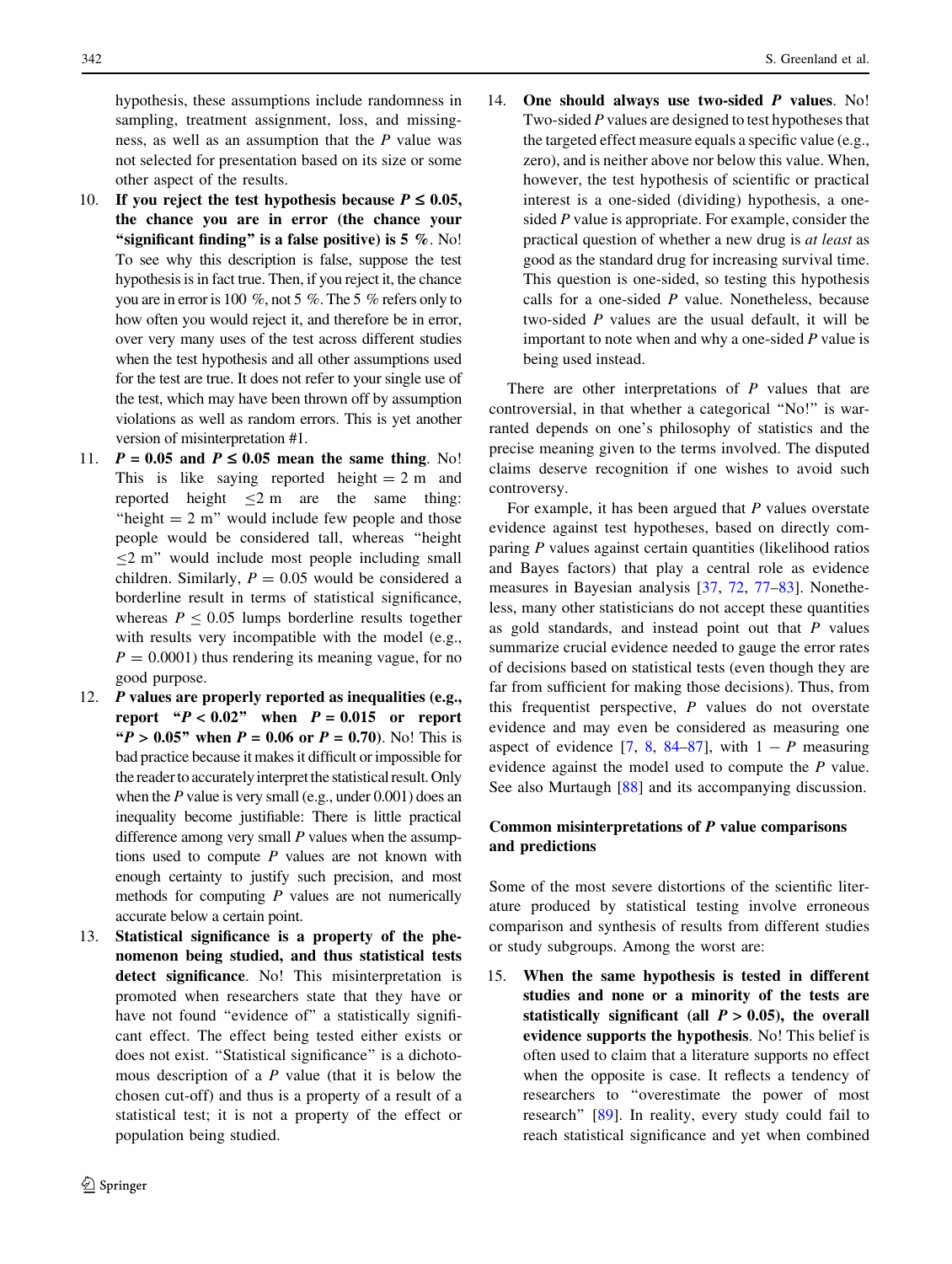show a statistically significant association and persuasive evidence of an effect. For example, if there were five studies each with  $P = 0.10$ , none would be significant at  $0.05$  level; but when these  $P$  values are combined using the Fisher formula [[9\]](#page-11-0), the overall P value would be 0.01. There are many real examples of persuasive evidence for important effects when few studies or even no study reported ''statistically significant'' associations [[90,](#page-12-0) [91\]](#page-12-0). Thus, lack of statistical significance of individual studies should not be taken as implying that the totality of evidence supports no effect.

- 16. When the same hypothesis is tested in two different populations and the resulting  $P$  values are on opposite sides of 0.05, the results are conflicting. No! Statistical tests are sensitive to many differences between study populations that are irrelevant to whether their results are in agreement, such as the sizes of compared groups in each population. As a consequence, two studies may provide very different P values for the same test hypothesis and yet be in perfect agreement (e.g., may show identical observed associations). For example, suppose we had two randomized trials A and B of a treatment, identical except that trial A had a known standard error of 2 for the mean difference between treatment groups whereas trial B had a known standard error of 1 for the difference. If both trials observed a difference between treatment groups of exactly 3, the usual normal test would produce  $P = 0.13$  in A but  $P = 0.003$  in B. Despite their difference in P values, the test of the hypothesis of no difference in effect across studies would have  $P = 1$ , reflecting the perfect agreement of the observed mean differences from the studies. Differences between results must be evaluated by directly, for example by estimating and testing those differences to produce a confidence interval and a  $P$  value comparing the results (often called analysis of heterogeneity, interaction, or modification).
- 17. When the same hypothesis is tested in two different populations and the same  $P$  values are obtained, the results are in agreement. No! Again, tests are sensitive to many differences between populations that are irrelevant to whether their results are in agreement. Two different studies may even exhibit identical P values for testing the same hypothesis yet also exhibit clearly different observed associations. For example, suppose randomized experiment A observed a mean difference between treatment groups of 3.00 with standard error 1.00, while B observed a mean difference of 12.00 with standard error 4.00. Then the standard normal test would produce  $P = 0.003$  in both; yet the test of the hypothesis

of no difference in effect across studies gives  $P = 0.03$ , reflecting the large difference  $(12.00 - 3.00 = 9.00)$ between the mean differences.

18. If one observes a small P value, there is a good chance that the next study will produce a P value at least as small for the same hypothesis. No! This is false even under the ideal condition that both studies are independent and all assumptions including the test hypothesis are correct in both studies. In that case, if (say) one observes  $P = 0.03$ , the chance that the new study will show  $P \le 0.03$  is only 3 %; thus the chance the new study will show a  $P$  value as small or smaller (the ''replication probability'') is exactly the observed P value! If on the other hand the small P value arose solely because the true effect exactly equaled its observed estimate, there would be a 50 % chance that a repeat experiment of identical design would have a larger  $P$  value [\[37](#page-11-0)]. In general, the size of the new P value will be extremely sensitive to the study size and the extent to which the test hypothesis or other assumptions are violated in the new study [[86](#page-12-0)]; in particular, P may be very small or very large depending on whether the study and the violations are large or small.

Finally, although it is (we hope obviously) wrong to do so, one sometimes sees the null hypothesis compared with another (alternative) hypothesis using a two-sided P value for the null and a one-sided  $P$  value for the alternative. This comparison is biased in favor of the null in that the twosided test will falsely reject the null only half as often as the one-sided test will falsely reject the alternative (again, under all the assumptions used for testing).

#### Common misinterpretations of confidence intervals

Most of the above misinterpretations translate into an analogous misinterpretation for confidence intervals. For example, another misinterpretation of  $P > 0.05$  is that it means the test hypothesis has only a 5 % chance of being false, which in terms of a confidence interval becomes the common fallacy:

19. The specific 95 % confidence interval presented by a study has a 95 % chance of containing the true effect size. No! A reported confidence interval is a range between two numbers. The frequency with which an observed interval (e.g., 0.72–2.88) contains the true effect is either 100 % if the true effect is within the interval or 0 % if not; the 95 % refers only to how often 95 % confidence intervals computed from very many studies would contain the true size if all the assumptions used to compute the intervals were correct. It is possible to compute an interval that can be interpreted as having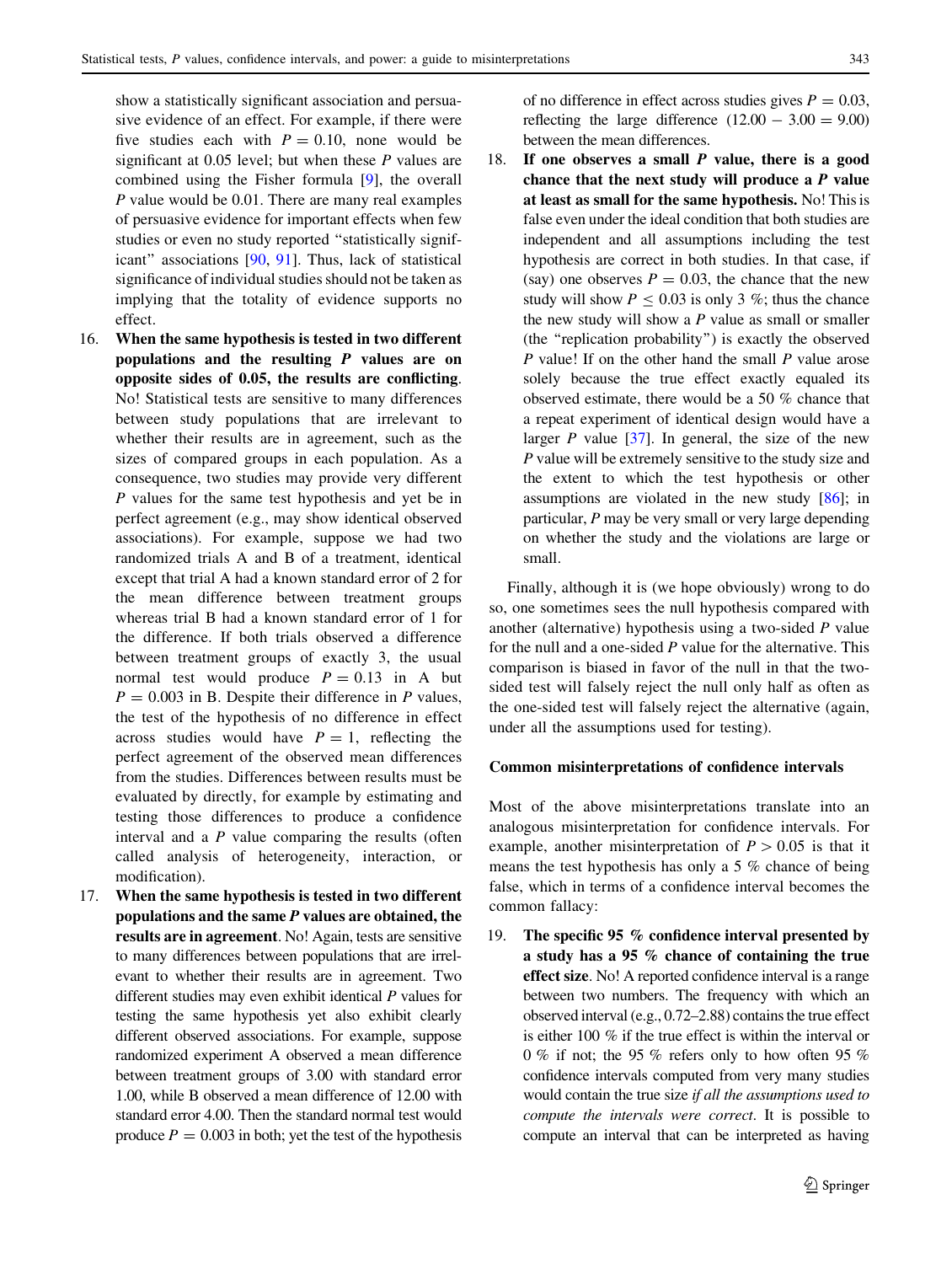95 % probability of containing the true value; nonetheless, such computations require not only the assumptions used to compute the confidence interval, but also further assumptions about the size of effects in the model. These further assumptions are summarized in what is called a prior distribution, and the resulting intervals are usually called Bayesian posterior (or credible) intervals to distinguish them from confidence intervals [\[18\]](#page-11-0).

Symmetrically, the misinterpretation of a small  $P$  value as disproving the test hypothesis could be translated into:

20. An effect size outside the 95 % confidence interval has been refuted (or excluded) by the data. No! As with the  $P$  value, the confidence interval is computed from many assumptions, the violation of which may have led to the results. Thus it is the combination of the data with the assumptions, along with the arbitrary 95 % criterion, that are needed to declare an effect size outside the interval is in some way incompatible with the observations. Even then, judgements as extreme as saying the effect size has been refuted or excluded will require even stronger conditions.

As with  $P$  values, naïve comparison of confidence intervals can be highly misleading:

21. If two confidence intervals overlap, the difference between two estimates or studies is not significant. No! The 95 % confidence intervals from two subgroups or studies may overlap substantially and yet the test for difference between them may still produce  $P < 0.05$ . Suppose for example, two 95 % confidence intervals for means from normal populations with known variances are (1.04, 4.96) and (4.16, 19.84); these intervals overlap, yet the test of the hypothesis of no difference in effect across studies gives  $P = 0.03$ . As with P values, comparison between groups requires statistics that directly test and estimate the differences across groups. It can, however, be noted that if the two 95 % confidence intervals fail to overlap, then when using the same assumptions used to compute the confidence intervals we will find  $P < 0.05$  for the difference; and if one of the 95 % intervals contains the point estimate from the other group or study, we will find  $P > 0.05$  for the difference.

Finally, as with  $P$  values, the replication properties of confidence intervals are usually misunderstood:

22. An observed 95 % confidence interval predicts that 95 % of the estimates from future studies will fall inside the observed interval. No! This statement is wrong in several ways. Most importantly, under the model, 95 % is the frequency with which other unobserved intervals will contain the true effect, not how frequently the one interval being presented will contain future estimates. In fact, even under ideal

conditions the chance that a future estimate will fall within the current interval will usually be much less than 95 %. For example, if two independent studies of the same quantity provide unbiased normal point estimates with the same standard errors, the chance that the 95 % confidence interval for the first study contains the point estimate from the second is 83 % (which is the chance that the difference between the two estimates is less than 1.96 standard errors). Again, an observed interval either does or does not contain the true effect; the 95 % refers only to how often 95 % confidence intervals computed from very many studies would contain the true effect if all the assumptions used to compute the intervals were correct.

23. If one 95 % confidence interval includes the null value and another excludes that value, the interval excluding the null is the more precise one. No! When the model is correct, precision of statistical estimation is measured directly by confidence interval width (measured on the appropriate scale). It is not a matter of inclusion or exclusion of the null or any other value. Consider two 95 % confidence intervals for a difference in means, one with limits of 5 and 40, the other with limits of  $-5$  and 10. The first interval excludes the null value of 0, but is 30 units wide. The second includes the null value, but is half as wide and therefore much more precise.

In addition to the above misinterpretations, 95 % confidence intervals force the 0.05-level cutoff on the reader, lumping together all effect sizes with  $P > 0.05$ , and in this way are as bad as presenting *P* values as dichotomies. Nonetheless, many authors agree that confidence intervals are superior to tests and  $P$  values because they allow one to shift focus away from the null hypothesis, toward the full range of effect sizes compatible with the data—a shift recommended by many authors and a growing number of journals. Another way to bring attention to non-null hypotheses is to present their  $P$  values; for example, one could provide or demand P values for those effect sizes that are recognized as scientifically reasonable alternatives to the null.

As with P values, further cautions are needed to avoid misinterpreting confidence intervals as providing sharp answers when none are warranted. The hypothesis which says the point estimate is the correct effect will have the largest P value ( $P = 1$  in most cases), and hypotheses inside a confidence interval will have higher P values than hypotheses outside the interval. The P values will vary greatly, however, among hypotheses inside the interval, as well as among hypotheses on the outside. Also, two hypotheses may have nearly equal P values even though one of the hypotheses is inside the interval and the other is outside. Thus, if we use  $P$  values to measure compatibility of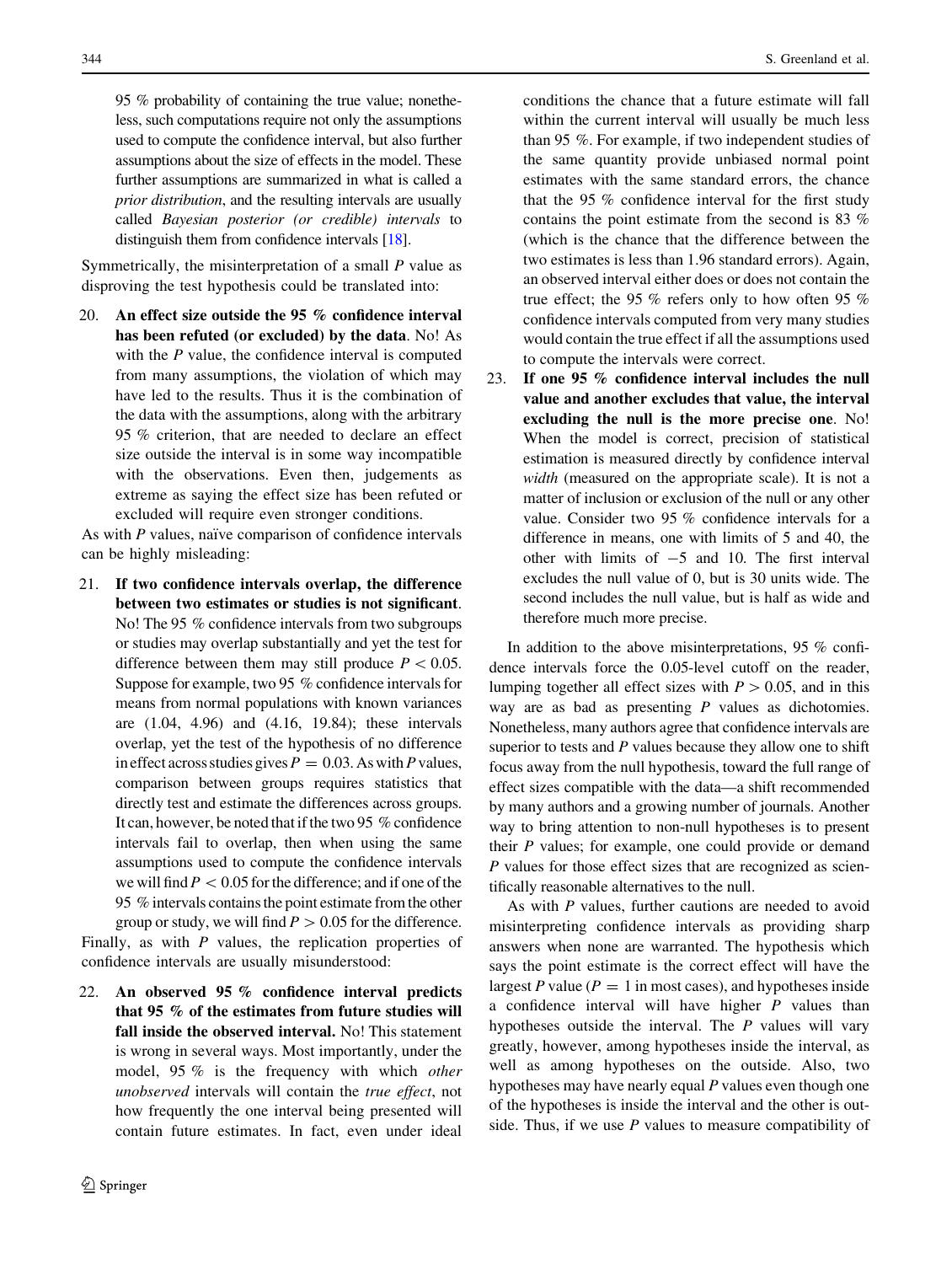hypotheses with data and wish to compare hypotheses with this measure, we need to examine their  $P$  values directly, not simply ask whether the hypotheses are inside or outside the interval. This need is particularly acute when (as usual) one of the hypotheses under scrutiny is a null hypothesis.

#### Common misinterpretations of power

The *power* of a test to detect a correct alternative hypothesis is the pre-study probability that the test will reject the test hypothesis (e.g., the probability that  $P$  will not exceed a pre-specified cut-off such as 0.05). (The corresponding pre-study probability of failing to reject the test hypothesis when the alternative is correct is one minus the power, also known as the Type-II or beta error rate)  $[84]$  $[84]$  As with P values and confidence intervals, this probability is defined over repetitions of the same study design and so is a frequency probability. One source of reasonable alternative hypotheses are the effect sizes that were used to compute power in the study proposal. Pre-study power calculations do not, however, measure the compatibility of these alternatives with the data actually observed, while power calculated from the observed data is a direct (if obscure) transformation of the null P value and so provides no test of the alternatives. Thus, presentation of power does not obviate the need to provide interval estimates and direct tests of the alternatives.

For these reasons, many authors have condemned use of power to interpret estimates and statistical tests [[42,](#page-11-0) [92](#page-12-0)– [97](#page-12-0)], arguing that (in contrast to confidence intervals) it distracts attention from direct comparisons of hypotheses and introduces new misinterpretations, such as:

24. If you accept the null hypothesis because the null P value exceeds 0.05 and the power of your test is 90 %, the chance you are in error (the chance that your finding is a false negative) is 10 %. No! If the null hypothesis is false and you accept it, the chance you are in error is 100 %, not 10 %. Conversely, if the null hypothesis is true and you accept it, the chance you are in error is 0 %. The 10 % refers only to how often you would be in error over very many uses of the test across different studies when the particular alternative used to compute power is correct and all other assumptions used for the test are correct in all the studies. It does not refer to your single use of the test or your error rate under any alternative effect size other than the one used to compute power.

It can be especially misleading to compare results for two hypotheses by presenting a test or P value for one and power for the other. For example, testing the null by seeing whether  $P \le 0.05$  with a power less than  $1 - 0.05 = 0.95$  for the alternative (as done routinely) will bias the comparison in favor of the null because it entails a lower probability of incorrectly rejecting the null (0.05) than of incorrectly accepting the null when the alternative is correct. Thus, claims about relative support or evidence need to be based on direct and comparable measures of support or evidence for both hypotheses, otherwise mistakes like the following will occur:

25. If the null P value exceeds 0.05 and the power of this test is 90 % at an alternative, the results support the null over the alternative. This claim seems intuitive to many, but counterexamples are easy to construct in which the null  $P$  value is between 0.05 and 0.10, and yet there are alternatives whose own  $P$  value exceeds  $0.10$ and for which the power is 0.90. Parallel results ensue for other accepted measures of compatibility, evidence, and support, indicating that the data show lower compatibility with and more evidence against the null than the alternative, despite the fact that the null  $P$  value is ''not significant'' at the 0.05 alpha level and the power against the alternative is "very high" [\[42](#page-11-0)].

Despite its shortcomings for interpreting current data, power can be useful for designing studies and for understanding why replication of ''statistical significance'' will often fail even under ideal conditions. Studies are often designed or claimed to have 80 % power against a key alternative when using a 0.05 significance level, although in execution often have less power due to unanticipated problems such as low subject recruitment. Thus, if the alternative is correct and the actual power of two studies is 80 %, the chance that the studies will both show  $P < 0.05$ will at best be only  $0.80(0.80) = 64$  %; furthermore, the chance that one study shows  $P \le 0.05$  and the other does not (and thus will be misinterpreted as showing conflicting results) is  $2(0.80)0.20 = 32 \%$  or about 1 chance in 3. Similar calculations taking account of typical problems suggest that one could anticipate a ''replication crisis'' even if there were no publication or reporting bias, simply because current design and testing conventions treat individual study results as dichotomous outputs of ''significant"/"nonsignificant" or "reject"/"accept."

## A statistical model is much more than an equation with Greek letters

The above list could be expanded by reviewing the research literature. We will however now turn to direct discussion of an issue that has been receiving more attention of late, yet is still widely overlooked or interpreted too narrowly in statistical teaching and presentations: That the statistical model used to obtain the results is correct.

Too often, the full statistical model is treated as a simple regression or structural equation in which effects are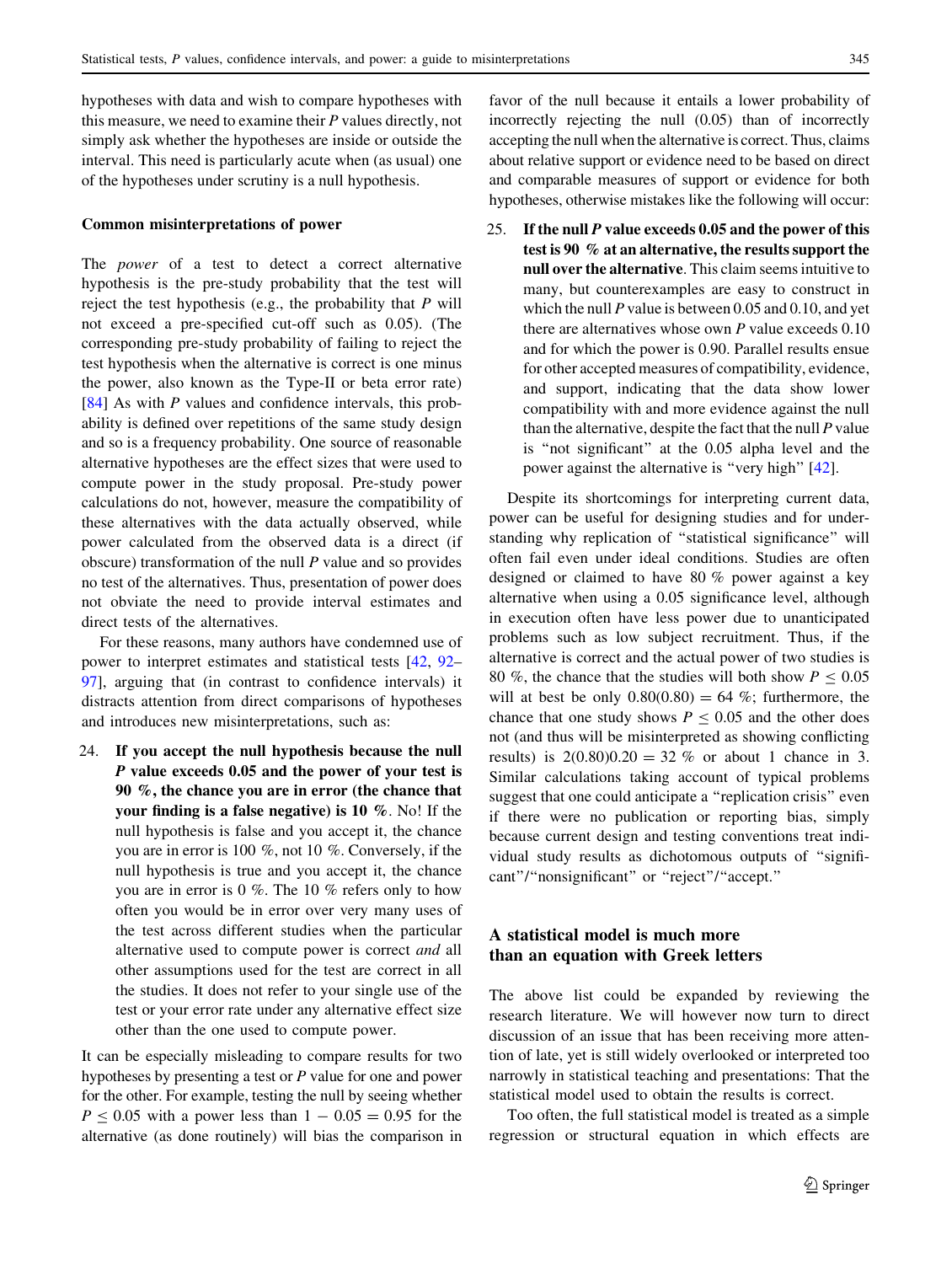represented by parameters denoted by Greek letters. ''Model checking'' is then limited to tests of fit or testing additional terms for the model. Yet these tests of fit themselves make further assumptions that should be seen as part of the full model. For example, all common tests and confidence intervals depend on assumptions of random selection for observation or treatment and random loss or missingness within levels of controlled covariates. These assumptions have gradually come under scrutiny via sensitivity and bias analysis [\[98](#page-12-0)], but such methods remain far removed from the basic statistical training given to most researchers.

Less often stated is the even more crucial assumption that the analyses themselves were not guided toward finding nonsignificance or significance (analysis bias), and that the analysis results were not reported based on their nonsignificance or significance (reporting bias and publication bias). Selective reporting renders false even the limited ideal meanings of statistical significance, P values, and confidence intervals. Because author decisions to report and editorial decisions to publish results often depend on whether the P value is above or below 0.05, selective reporting has been identified as a major problem in large segments of the scientific literature [[99–101\]](#page-13-0).

Although this selection problem has also been subject to sensitivity analysis, there has been a bias in studies of reporting and publication bias: It is usually assumed that these biases favor significance. This assumption is of course correct when (as is often the case) researchers select results for presentation when  $P \le 0.05$ , a practice that tends to exaggerate associations [[101–105\]](#page-13-0). Nonetheless, bias in favor of reporting  $P \le 0.05$  is not always plausible let alone supported by evidence or common sense. For example, one might expect selection for  $P > 0.05$  in publications funded by those with stakes in acceptance of the null hypothesis (a practice which tends to understate associations); in accord with that expectation, some empirical studies have observed smaller estimates and ''nonsignificance'' more often in such publications than in other studies [\[101](#page-13-0), [106](#page-13-0), [107](#page-13-0)].

Addressing such problems would require far more political will and effort than addressing misinterpretation of statistics, such as enforcing registration of trials, along with open data and analysis code from all completed studies (as in the AllTrials initiative, [http://www.alltrials.net/\)](http://www.alltrials.net/). In the meantime, readers are advised to consider the entire context in which research reports are produced and appear when interpreting the statistics and conclusions offered by the reports.

## **Conclusions**

Upon realizing that statistical tests are usually misinterpreted, one may wonder what if anything these tests do for science. They were originally intended to account for random variability as a source of error, thereby sounding a note of caution against overinterpretation of observed associations as true effects or as stronger evidence against null hypotheses than was warranted. But before long that use was turned on its head to provide fallacious support for null hypotheses in the form of ''failure to achieve'' or ''failure to attain'' statistical significance.

We have no doubt that the founders of modern statistical testing would be horrified by common treatments of their invention. In their first paper describing their binary approach to statistical testing, Neyman and Pearson [[108\]](#page-13-0) wrote that "it is doubtful whether the knowledge that [a P value] was really 0.03 (or 0.06), rather than 0.05…would in fact ever modify our judgment'' and that ''The tests themselves give no final verdict, but as tools help the worker who is using them to form his final decision.'' Pearson [[109\]](#page-13-0) later added, "No doubt we could more aptly have said, 'his final or provisional decision.'" Fisher [[110\]](#page-13-0) went further, saying ''No scientific worker has a fixed level of significance at which from year to year, and in all circumstances, he rejects hypotheses; he rather gives his mind to each particular case in the light of his evidence and his ideas.'' Yet fallacious and ritualistic use of tests continued to spread, including beliefs that whether P was above or below 0.05 was a universal arbiter of discovery. Thus by 1965, Hill [[111\]](#page-13-0) lamented that ''too often we weaken our capacity to interpret data and to take reasonable decisions whatever the value of P. And far too often we deduce 'no difference' from 'no significant difference.'''

In response, it has been argued that some misinterpretations are harmless in tightly controlled experiments on well-understood systems, where the test hypothesis may have special support from established theories (e.g., Mendelian genetics) and in which every other assumption (such as random allocation) is forced to hold by careful design and execution of the study. But it has long been asserted that the harms of statistical testing in more uncontrollable and amorphous research settings (such as social-science, health, and medical fields) have far outweighed its benefits, leading to calls for banning such tests in research reports again with one journal banning  $P$  values as well as confidence intervals [\[2\]](#page-11-0).

Given, however, the deep entrenchment of statistical testing, as well as the absence of generally accepted alternative methods, there have been many attempts to salvage  $P$  values by detaching them from their use in significance tests. One approach is to focus on  $P$  values as continuous measures of compatibility, as described earlier. Although this approach has its own limitations (as described in points 1, 2, 5, 9, 15, 18, 19), it avoids comparison of P values with arbitrary cutoffs such as 0.05, (as described in 3, 4, 6–8, 10–13, 15, 16, 21 and 23–25). Another approach is to teach and use correct relations of P values to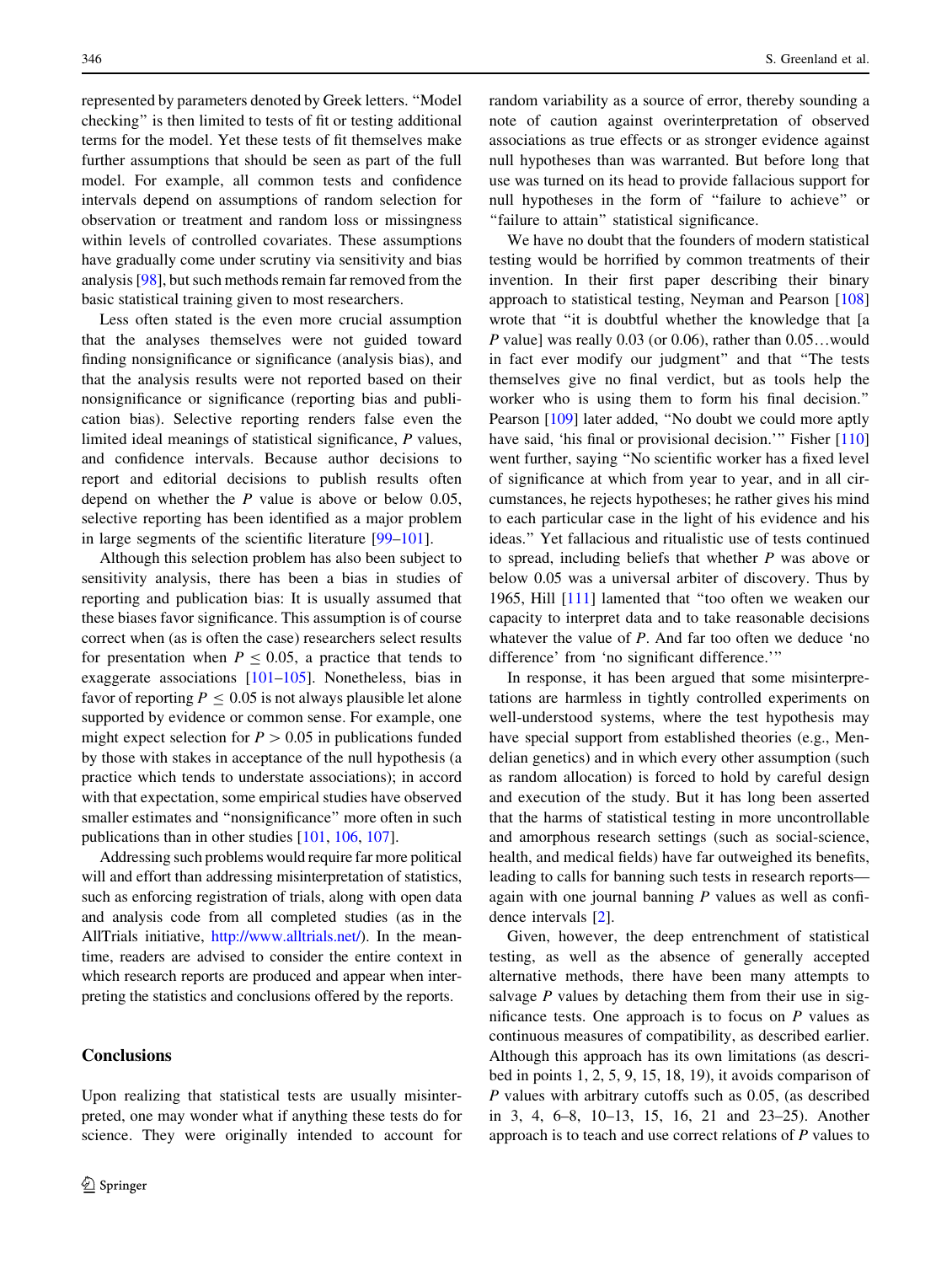hypothesis probabilities. For example, under common statistical models, one-sided P values can provide lower bounds on probabilities for hypotheses about effect directions [\[45](#page-12-0), [46](#page-12-0), [112](#page-13-0), [113\]](#page-13-0). Whether such reinterpretations can eventually replace common misinterpretations to good effect remains to be seen.

A shift in emphasis from hypothesis testing to estimation has been promoted as a simple and relatively safe way to improve practice  $[5, 61, 63, 114, 115]$  $[5, 61, 63, 114, 115]$  $[5, 61, 63, 114, 115]$  $[5, 61, 63, 114, 115]$  $[5, 61, 63, 114, 115]$  $[5, 61, 63, 114, 115]$  $[5, 61, 63, 114, 115]$  $[5, 61, 63, 114, 115]$  $[5, 61, 63, 114, 115]$  resulting in increasing use of confidence intervals and editorial demands for them; nonetheless, this shift has brought to the fore misinterpretations of intervals such as 19–23 above [[116\]](#page-13-0). Other approaches combine tests of the null with further calculations involving both null and alternative hypotheses [[117,](#page-13-0) [118\]](#page-13-0); such calculations may, however, may bring with them further misinterpretations similar to those described above for power, as well as greater complexity.

Meanwhile, in the hopes of minimizing harms of current practice, we can offer several guidelines for users and readers of statistics, and re-emphasize some key warnings from our list of misinterpretations:

- (a) Correct and careful interpretation of statistical tests demands examining the sizes of effect estimates and confidence limits, as well as precise P values (not just whether P values are above or below 0.05 or some other threshold).
- (b) Careful interpretation also demands critical examination of the assumptions and conventions used for the statistical analysis—not just the usual statistical assumptions, but also the hidden assumptions about how results were generated and chosen for presentation.
- (c) It is simply false to claim that statistically nonsignificant results support a test hypothesis, because the same results may be even more compatible with alternative hypotheses—even if the power of the test is high for those alternatives.
- (d) Interval estimates aid in evaluating whether the data are capable of discriminating among various hypotheses about effect sizes, or whether statistical results have been misrepresented as supporting one hypothesis when those results are better explained by other hypotheses (see points 4–6). We caution however that confidence intervals are often only a first step in these tasks. To compare hypotheses in light of the data and the statistical model it may be necessary to calculate the  $P$  value (or relative likelihood) of each hypothesis. We further caution that confidence intervals provide only a best-case measure of the uncertainty or ambiguity left by the data, insofar as they depend on an uncertain statistical model.
- (e) Correct statistical evaluation of multiple studies requires a pooled analysis or meta-analysis that deals correctly with study biases [[68](#page-12-0), [119–125\]](#page-13-0). Even when this is done, however, all the earlier cautions apply. Furthermore, the outcome of any statistical procedure is but one of many considerations that must be evaluated when examining the totality of evidence. In particular, statistical significance is neither necessary nor sufficient for determining the scientific or practical significance of a set of observations. This view was affirmed unanimously by the U.S. Supreme Court, (Matrixx Initiatives, Inc., et al. v. Siracusano et al. No. 09–1156. Argued January 10, 2011, Decided March 22, 2011), and can be seen in our earlier quotes from Neyman and Pearson.
- (f) Any opinion offered about the probability, likelihood, certainty, or similar property for a hypothesis cannot be derived from statistical methods alone. In particular, significance tests and confidence intervals do not by themselves provide a logically sound basis for concluding an effect is present or absent with certainty or a given probability. This point should be borne in mind whenever one sees a conclusion framed as a statement of probability, likelihood, or certainty about a hypothesis. Information about the hypothesis beyond that contained in the analyzed data and in conventional statistical models (which give only data probabilities) must be used to reach such a conclusion; that information should be explicitly acknowledged and described by those offering the conclusion. Bayesian statistics offers methods that attempt to incorporate the needed information directly into the statistical model; they have not, however, achieved the popularity of P values and confidence intervals, in part because of philosophical objections and in part because no conventions have become established for their use.
- (g) All statistical methods (whether frequentist or Bayesian, or for testing or estimation, or for inference or decision) make extensive assumptions about the sequence of events that led to the results presented—not only in the data generation, but in the analysis choices. Thus, to allow critical evaluation, research reports (including meta-analyses) should describe in detail the full sequence of events that led to the statistics presented, including the motivation for the study, its design, the original analysis plan, the criteria used to include and exclude subjects (or studies) and data, and a thorough description of all the analyses that were conducted.

In closing, we note that no statistical method is immune to misinterpretation and misuse, but prudent users of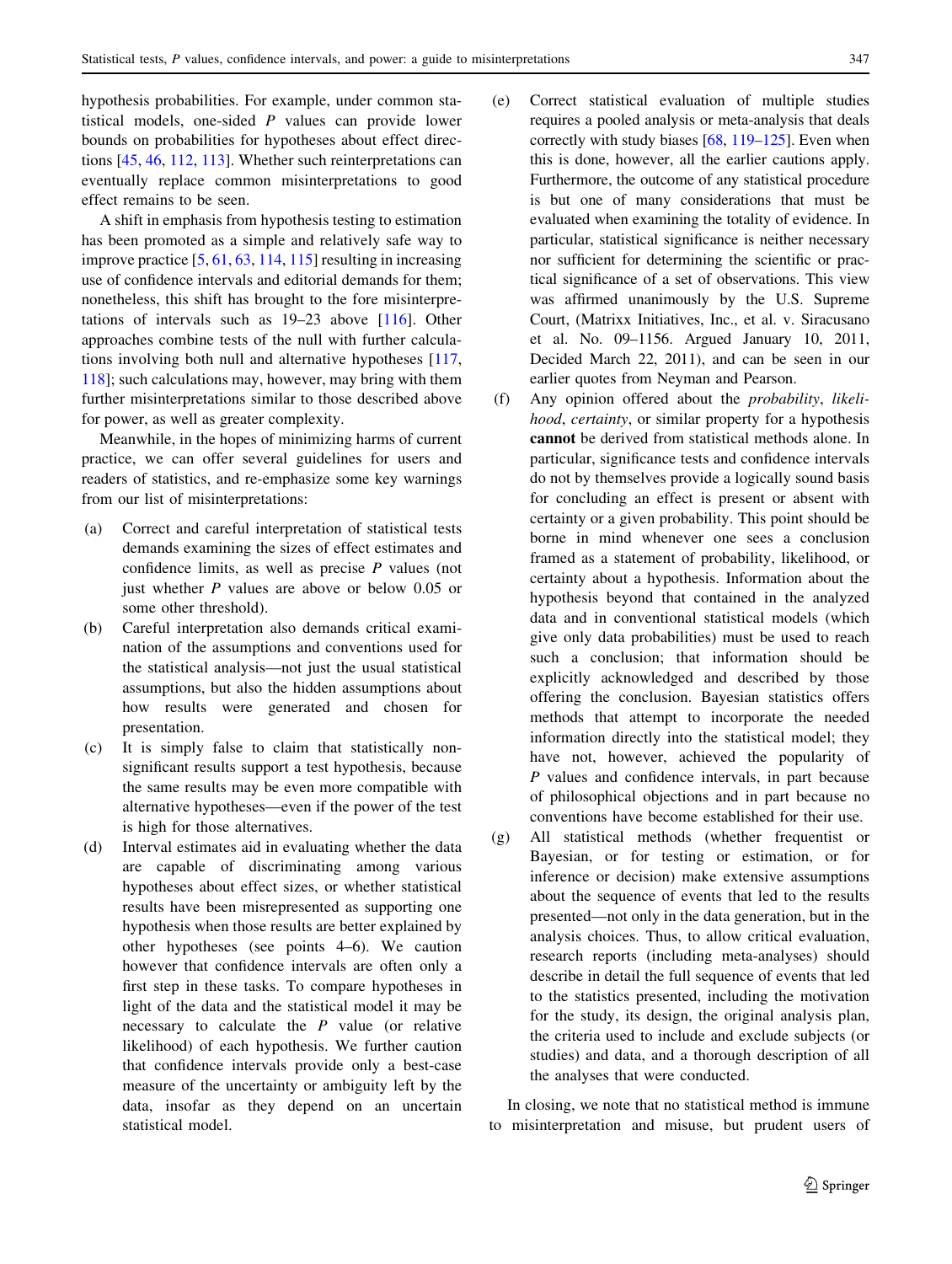<span id="page-11-0"></span>statistics will avoid approaches especially prone to serious abuse. In this regard, we join others in singling out the degradation of  $P$  values into "significant" and "nonsignificant'' as an especially pernicious statistical practice [\[126](#page-13-0)].

Acknowledgments SJS receives funding from the IDEAL project supported by the European Union's Seventh Framework Programme for research, technological development and demonstration under Grant Agreement No. 602552. We thank Stuart Hurlbert, Deborah Mayo, Keith O'Rourke, and Andreas Stang for helpful comments, and Ron Wasserstein for his invaluable encouragement on this project.

Open Access This article is distributed under the terms of the Creative Commons Attribution 4.0 International License ([http://creative](http://creativecommons.org/licenses/by/4.0/) [commons.org/licenses/by/4.0/\)](http://creativecommons.org/licenses/by/4.0/), which permits unrestricted use, distribution, and reproduction in any medium, provided you give appropriate credit to the original author(s) and the source, provide a link to the Creative Commons license, and indicate if changes were made.

#### References

- 1. Lang JM, Rothman KJ, Cann CI. That confounded P-value. Epidemiology. 1998;9:7–8.
- 2. Trafimow D, Marks M. Editorial. Basic Appl Soc Psychol. 2015;37:1–2.
- 3. Ashworth A. Veto on the use of null hypothesis testing and p intervals: right or wrong? Taylor & Francis Editor. 2015. Resources online, [http://editorresources.taylorandfrancisgroup.](http://editorresources.taylorandfrancisgroup.com/veto-on-the-use-of-null-hypothesis-testing-and-p-intervals-right-or-wrong/) [com/veto-on-the-use-of-null-hypothesis-testing-and-p-intervals](http://editorresources.taylorandfrancisgroup.com/veto-on-the-use-of-null-hypothesis-testing-and-p-intervals-right-or-wrong/)[right-or-wrong/](http://editorresources.taylorandfrancisgroup.com/veto-on-the-use-of-null-hypothesis-testing-and-p-intervals-right-or-wrong/). Accessed 27 Feb 2016.
- 4. Flanagan O. Journal's ban on null hypothesis significance testing: reactions from the statistical arena. 2015. Stats Life online, [https://www.statslife.org.uk/opinion/2114-journal-s-ban-on-null](https://www.statslife.org.uk/opinion/2114-journal-s-ban-on-null-hypothesis-significance-testing-reactions-from-the-statistical-arena)[hypothesis-significance-testing-reactions-from-the-statistical-arena.](https://www.statslife.org.uk/opinion/2114-journal-s-ban-on-null-hypothesis-significance-testing-reactions-from-the-statistical-arena) Accessed 27 Feb 2016.
- 5. Altman DG, Machin D, Bryant TN, Gardner MJ, eds. Statistics with confidence. 2nd ed. London: BMJ Books; 2000.
- 6. Atkins L, Jarrett D. The significance of ''significance tests''. In: Irvine J, Miles I, Evans J, editors. Demystifying social statistics. London: Pluto Press; 1979.
- 7. Cox DR. The role of significance tests (with discussion). Scand J Stat. 1977;4:49–70.
- 8. Cox DR. Statistical significance tests. Br J Clin Pharmacol. 1982;14:325–31.
- 9. Cox DR, Hinkley DV. Theoretical statistics. New York: Chapman and Hall; 1974.
- 10. Freedman DA, Pisani R, Purves R. Statistics. 4th ed. New York: Norton; 2007.
- 11. Gigerenzer G, Swijtink Z, Porter T, Daston L, Beatty J, Kruger L. The empire of chance: how probability changed science and everyday life. New York: Cambridge University Press; 1990.
- 12. Harlow LL, Mulaik SA, Steiger JH. What if there were no significance tests?. New York: Psychology Press; 1997.
- 13. Hogben L. Statistical theory. London: Allen and Unwin; 1957.
- 14. Kaye DH, Freedman DA. Reference guide on statistics. In: Reference manual on scientific evidence, 3rd ed. Washington, DC: Federal Judicial Center; 2011. p. 211–302.
- 15. Morrison DE, Henkel RE, editors. The significance test controversy. Chicago: Aldine; 1970.
- 16. Oakes M. Statistical inference: a commentary for the social and behavioural sciences. Chichester: Wiley; 1986.
- 17. Pratt JW. Bayesian interpretation of standard inference statements. J Roy Stat Soc B. 1965;27:169–203.
- 18. Rothman KJ, Greenland S, Lash TL. Modern epidemiology. 3rd ed. Philadelphia: Lippincott-Wolters-Kluwer; 2008.
- 19. Ware JH, Mosteller F, Ingelfinger JA. p-Values. In: Bailar JC, Hoaglin DC, editors. Ch. 8. Medical uses of statistics. 3rd ed. Hoboken, NJ: Wiley; 2009. p. 175–94.
- 20. Ziliak ST, McCloskey DN. The cult of statistical significance: how the standard error costs us jobs, justice and lives. Ann Arbor: U Michigan Press; 2008.
- 21. Altman DG, Bland JM. Absence of evidence is not evidence of absence. Br Med J. 1995;311:485.
- 22. Anscombe FJ. The summarizing of clinical experiments by significance levels. Stat Med. 1990;9:703–8.
- 23. Bakan D. The test of significance in psychological research. Psychol Bull. 1966;66:423–37.
- 24. Bandt CL, Boen JR. A prevalent misconception about sample size, statistical significance, and clinical importance. J Periodontol. 1972;43:181–3.
- 25. Berkson J. Tests of significance considered as evidence. J Am Stat Assoc. 1942;37:325–35.
- 26. Bland JM, Altman DG. Best (but oft forgotten) practices: testing for treatment effects in randomized trials by separate analyses of changes from baseline in each group is a misleading approach. Am J Clin Nutr. 2015;102:991–4.
- 27. Chia KS. ''Significant-itis''—an obsession with the P-value. Scand J Work Environ Health. 1997;23:152–4.
- 28. Cohen J. The earth is round  $(p < 0.05)$ . Am Psychol. 1994;47:997–1003.
- 29. Evans SJW, Mills P, Dawson J. The end of the P-value? Br Heart J. 1988;60:177–80.
- 30. Fidler F, Loftus GR. Why figures with error bars should replace p values: some conceptual arguments and empirical demonstrations. J Psychol. 2009;217:27–37.
- 31. Gardner MA, Altman DG. Confidence intervals rather than P values: estimation rather than hypothesis testing. Br Med J. 1986;292:746–50.
- 32. Gelman A. P-values and statistical practice. Epidemiology. 2013;24:69–72.
- 33. Gelman A, Loken E. The statistical crisis in science: Data-dependent analysis—a ''garden of forking paths''—explains why many statistically significant comparisons don't hold up. Am Sci. 2014;102:460–465. Erratum at [http://andrewgelman.com/](http://andrewgelman.com/2014/10/14/didnt-say-part-2/) [2014/10/14/didnt-say-part-2/.](http://andrewgelman.com/2014/10/14/didnt-say-part-2/) Accessed 27 Feb 2016.
- 34. Gelman A, Stern HS. The difference between ''significant'' and "not significant" is not itself statistically significant. Am Stat. 2006;60:328–31.
- 35. Gigerenzer G. Mindless statistics. J Socioecon. 2004;33:567–606.
- 36. Gigerenzer G, Marewski JN. Surrogate science: the idol of a universal method for scientific inference. J Manag. 2015;41: 421–40.
- 37. Goodman SN. A comment on replication, p-values and evidence. Stat Med. 1992;11:875–9.
- 38. Goodman SN. P-values, hypothesis tests and likelihood: implications for epidemiology of a neglected historical debate. Am J Epidemiol. 1993;137:485–96.
- 39. Goodman SN. Towards evidence-based medical statistics, I: the P-value fallacy. Ann Intern Med. 1999;130:995–1004.
- 40. Goodman SN. A dirty dozen: twelve P-value misconceptions. Semin Hematol. 2008;45:135–40.
- 41. Greenland S. Null misinterpretation in statistical testing and its impact on health risk assessment. Prev Med. 2011;53: 225–8.
- 42. Greenland S. Nonsignificance plus high power does not imply support for the null over the alternative. Ann Epidemiol. 2012;22:364–8.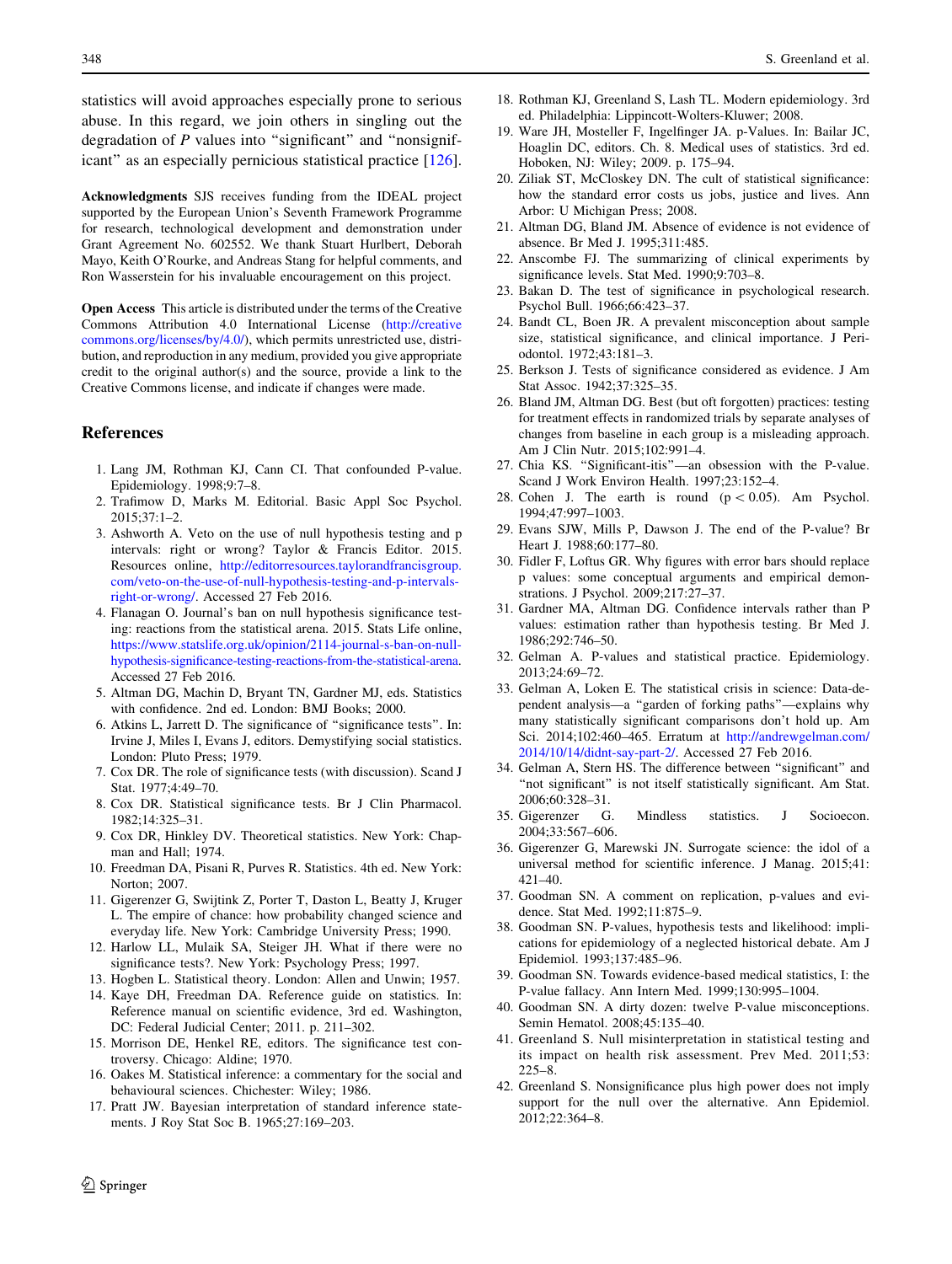- <span id="page-12-0"></span>43. Greenland S. Transparency and disclosure, neutrality and balance: shared values or just shared words? J Epidemiol Community Health. 2012;66:967–70.
- 44. Greenland S, Poole C. Problems in common interpretations of statistics in scientific articles, expert reports, and testimony. Jurimetrics. 2011;51:113–29.
- 45. Greenland S, Poole C. Living with P-values: resurrecting a Bayesian perspective on frequentist statistics. Epidemiology. 2013;24:62–8.
- 46. Greenland S, Poole C. Living with statistics in observational research. Epidemiology. 2013;24:73–8.
- 47. Grieve AP. How to test hypotheses if you must. Pharm Stat. 2015;14:139–50.
- 48. Hoekstra R, Finch S, Kiers HAL, Johnson A. Probability as certainty: dichotomous thinking and the misuse of p-values. Psychon Bull Rev. 2006;13:1033–7.
- 49. Hurlbert Lombardi CM. Final collapse of the Neyman–Pearson decision theoretic framework and rise of the neoFisherian. Ann Zool Fenn. 2009;46:311–49.
- 50. Kaye DH. Is proof of statistical significance relevant? Wash Law Rev. 1986;61:1333–66.
- 51. Lambdin C. Significance tests as sorcery: science is empirical significance tests are not. Theory Psychol. 2012;22(1):67–90.
- 52. Langman MJS. Towards estimation and confidence intervals. BMJ. 1986;292:716.
- 53. LeCoutre M-P, Poitevineau J, Lecoutre B. Even statisticians are not immune to misinterpretations of null hypothesis tests. Int J Psychol. 2003;38:37–45.
- 54. Lew MJ. Bad statistical practice in pharmacology (and other basic biomedical disciplines): you probably don't know P. Br J Pharmacol. 2012;166:1559–67.
- 55. Loftus GR. Psychology will be a much better science when we change the way we analyze data. Curr Dir Psychol. 1996;5: 161–71.
- 56. Matthews JNS, Altman DG. Interaction 2: Compare effect sizes not P values. Br Med J. 1996;313:808.
- 57. Pocock SJ, Ware JH. Translating statistical findings into plain English. Lancet. 2009;373:1926–8.
- 58. Pocock SJ, Hughes MD, Lee RJ. Statistical problems in the reporting of clinical trials. N Eng J Med. 1987;317:426–32.
- 59. Poole C. Beyond the confidence interval. Am J Public Health. 1987;77:195–9.
- 60. Poole C. Confidence intervals exclude nothing. Am J Public Health. 1987;77:492–3.
- 61. Poole C. Low P-values or narrow confidence intervals: which are more durable? Epidemiology. 2001;12:291–4.
- 62. Rosnow RL, Rosenthal R. Statistical procedures and the justification of knowledge in psychological science. Am Psychol. 1989;44:1276–84.
- 63. Rothman KJ. A show of confidence. NEJM. 1978;299:1362–3.
- 64. Rothman KJ. Significance questing. Ann Intern Med. 1986;105:445–7.
- 65. Rozeboom WM. The fallacy of null-hypothesis significance test. Psychol Bull. 1960;57:416–28.
- 66. Salsburg DS. The religion of statistics as practiced in medical journals. Am Stat. 1985;39:220–3.
- 67. Schmidt FL. Statistical significance testing and cumulative knowledge in psychology: Implications for training of researchers. Psychol Methods. 1996;1:115–29.
- 68. Schmidt FL, Hunter JE. Methods of meta-analysis: correcting error and bias in research findings. 3rd ed. Thousand Oaks: Sage; 2014.
- 69. Sterne JAC, Davey Smith G. Sifting the evidence—what's wrong with significance tests? Br Med J. 2001;322:226–31.
- 70. Thompson WD. Statistical criteria in the interpretation of epidemiologic data. Am J Public Health. 1987;77:191–4.
- 71. Thompson B. The ''significance'' crisis in psychology and education. J Soc Econ. 2004;33:607–13.
- 72. Wagenmakers E-J. A practical solution to the pervasive problem of p values. Psychon Bull Rev. 2007;14:779–804.
- 73. Walker AM. Reporting the results of epidemiologic studies. Am J Public Health. 1986;76:556–8.
- 74. Wood J, Freemantle N, King M, Nazareth I. Trap of trends to statistical significance: likelihood of near significant P value becoming more significant with extra data. BMJ. 2014;348:g2215. doi[:10.1136/bmj.g2215.](http://dx.doi.org/10.1136/bmj.g2215)
- 75. Stigler SM. The history of statistics. Cambridge, MA: Belknap Press; 1986.
- 76. Neyman J. Outline of a theory of statistical estimation based on the classical theory of probability. Philos Trans R Soc Lond A. 1937;236:333–80.
- 77. Edwards W, Lindman H, Savage LJ. Bayesian statistical inference for psychological research. Psychol Rev. 1963;70:193–242.
- 78. Berger JO, Sellke TM. Testing a point null hypothesis: the irreconcilability of P-values and evidence. J Am Stat Assoc. 1987;82:112–39.
- 79. Edwards AWF. Likelihood. 2nd ed. Baltimore: Johns Hopkins University Press; 1992.
- 80. Goodman SN, Royall R. Evidence and scientific research. Am J Public Health. 1988;78:1568–74.
- 81. Royall R. Statistical evidence. New York: Chapman and Hall; 1997.
- 82. Sellke TM, Bayarri MJ, Berger JO. Calibration of p values for testing precise null hypotheses. Am Stat. 2001;55:62–71.
- Goodman SN. Introduction to Bayesian methods I: measuring the strength of evidence. Clin Trials. 2005;2:282–90.
- 84. Lehmann EL. Testing statistical hypotheses. 2nd ed. Wiley: New York; 1986.
- 85. Senn SJ. Two cheers for P-values. J Epidemiol Biostat. 2001;6(2):193–204.
- 86. Senn SJ. Letter to the Editor re: Goodman 1992. Stat Med. 2002;21:2437–44.
- 87. Mayo DG, Cox DR. Frequentist statistics as a theory of inductive inference. In: J Rojo, editor. Optimality: the second Erich L. Lehmann symposium, Lecture notes-monograph series, Institute of Mathematical Statistics (IMS). 2006;49: 77–97.
- 88. Murtaugh PA. In defense of P-values (with discussion). Ecology. 2014;95(3):611–53.
- 89. Hedges LV, Olkin I. Vote-counting methods in research synthesis. Psychol Bull. 1980;88:359–69.
- 90. Chalmers TC, Lau J. Changes in clinical trials mandated by the advent of meta-analysis. Stat Med. 1996;15:1263–8.
- 91. Maheshwari S, Sarraj A, Kramer J, El-Serag HB. Oral contraception and the risk of hepatocellular carcinoma. J Hepatol. 2007;47:506–13.
- 92. Cox DR. The planning of experiments. New York: Wiley; 1958. p. 161.
- 93. Smith AH, Bates M. Confidence limit analyses should replace power calculations in the interpretation of epidemiologic studies. Epidemiology. 1992;3:449–52.
- 94. Goodman SN. Letter to the editor re Smith and Bates. Epidemiology. 1994;5:266–8.
- 95. Goodman SN, Berlin J. The use of predicted confidence intervals when planning experiments and the misuse of power when interpreting results. Ann Intern Med. 1994;121:200–6.
- 96. Hoenig JM, Heisey DM. The abuse of power: the pervasive fallacy of power calculations for data analysis. Am Stat. 2001;55:19–24.
- 97. Senn SJ. Power is indeed irrelevant in interpreting completed studies. BMJ. 2002;325:1304.
- 98. Lash TL, Fox MP, Maclehose RF, Maldonado G, McCandless LC, Greenland S. Good practices for quantitative bias analysis. Int J Epidemiol. 2014;43:1969–85.